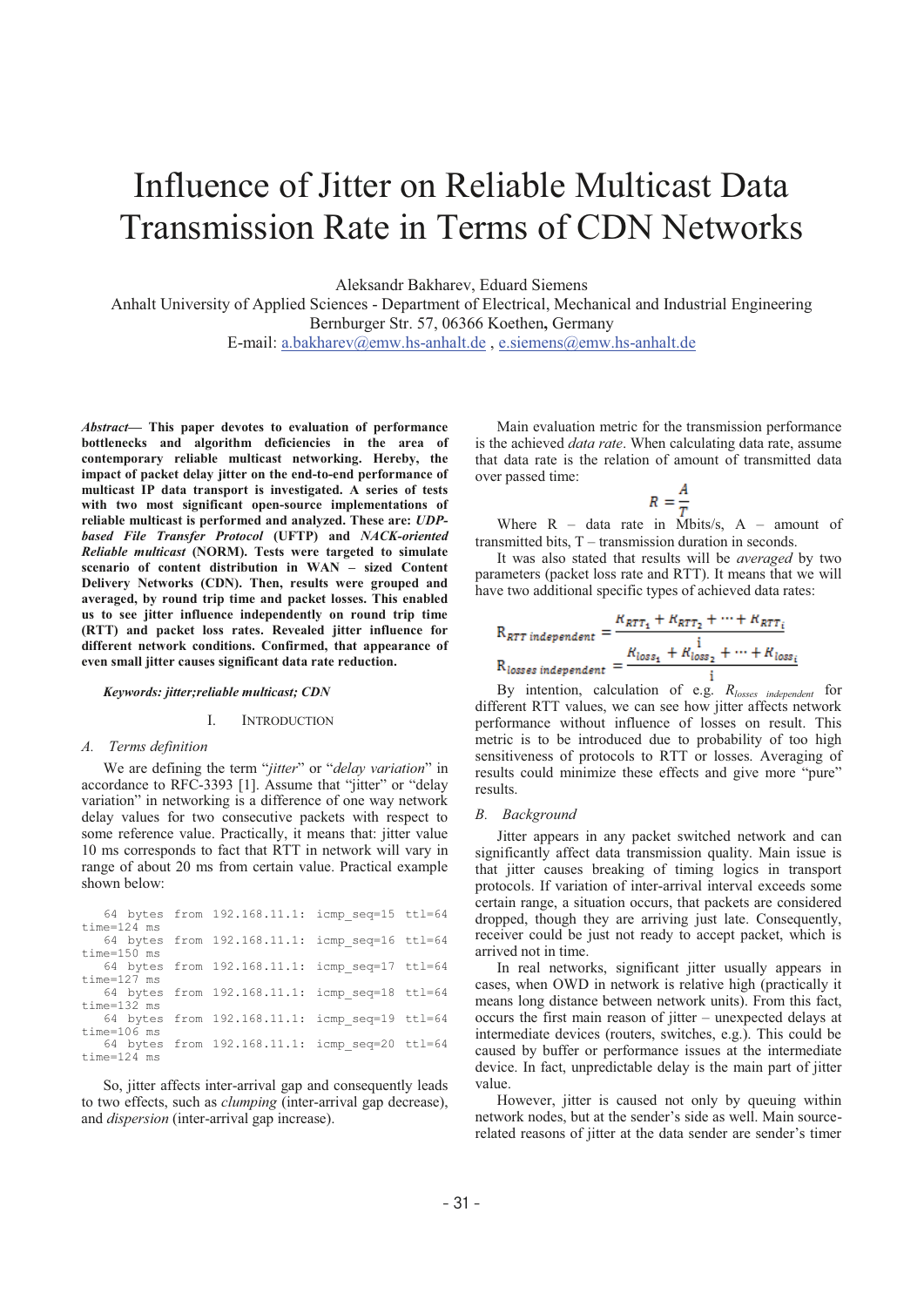and scheduling issues. When using non-precise timers, we could not be sure about initial inter-packet gap and this uncertainty transforms in jitter effect at the receiver's side.

Approaches to minimize jitter influence coming from its reasons. Generally speaking, only what could be done are:

Implementation of *jitter buffers*, like in *Real Time Protocol* (RTP) [2] stacks of VoIP and Video-over IP applications. This is just an additional buffer, which stores certain amount of data packets on arrival and timely transmit them to the receiver, thereby, emulating correct inter-arrival gap for the client.

Adding additional interactivity to communication protocol, as it was done by *TCP-interactive* protocol [3]. Practically it means better analysis of network within data transmission and dynamic adjustment of transmission parameters.

The goal of this paper is to analyze the impact of jitter on actual data rate of reliable IP multicast transport protocols. Based on previous experience with evaluation of the data transport number contemporary reliable multicast approaches [4] and evaluation of multi-gigabit reliable transport protocols [5] we have expected that jitter influence would be not so significant in reliable multicast networks, at least in frame of our experiment, due to relative low data rates.

#### II. EXPERIMENT MAP

As the test scenario, a delivery of 4.1 Gbytes file among 3 receivers, by means of reliable multicast data transmission has been chosen. Such a scenario assumes quite easy topology and enables to observe more "pure" dependencies in the network due to minimizing of intermediate devices. One more reason for this topology is that our initial goal is to emulate distribution of heavy content in CDN network. Such a scenario often does not assume hundreds of recipients. We are dealing here with only three recipients and it enables us to observe jitter effects in not overloaded network. By means of such network conditions we got rid of additional network issues, such as congestions, receive/send buffers overflow and etc. Network impairements (delay, losses jitter) are managed by Netropy 10G network emulator, manufactored by Apposite Technologies [6]. The network has been set up in 10G laboratory of Anhalt University of Applied Research in Koethen (Germany). Topology is presented at Figure 1.



Figure 1. Test network setup

All participants of multicast data transmission session are Linux-based servers. Sender has Centos 6 installed at the Intel i7 machine, while all clients are running Open Suse

11.4 Intel Atom machines. All systems are running 64x editions of OSes. Network impairments have been set to the following values:

*RTT*: 60, 120 (ms)

*Packet loss rate*: 0.0, 0.1, 0.7 (%) *Jitter*: 0, 1, 2, 3, 4, 5, 6, 7, 8, 9 (ms)

Protocols under consideration are *NORM* [7] and *UFTP* [8]. Though in the performance analysis paper [4] openPGM [9] was also taken into account, however initial performance tests have revealed inability to use this protocol for Big Data transmission.

## III. PROTOCOLS

## *A. NACK oriented reliable multicast (NORM)*

The *NORM* protocol was defined within RFC 5740 [7] in year 2009. The source code of a reference implementation of NORM is maintained by the Naval Research Laboratory [8]. It delivers along with the transport protocol a ready-to-use application, which can be compiled from available C source code on Linux. The NORM application, offers features like TCP-friendly congestion control which provides fair sharing of available bandwidth between multiple data streams. NORM uses selective NACKs to provide reliability. NORM can also be used in conjunction with FEC, which is actually an on-demand feature.

# *B. UDP-based File Transfer Protocol (UFTP)*

UFTP is a reliable multicast protocol as well as a corresponding end-user application and can be considered as a successor of *Starburst Multicast FTP* (*MFTP)* [10] proposed in 2004 and offers reliable multicast file transfer by means of typical UDP transport. The protocol is currently in use in production of the Wall Street Journal to send WSJ pages over satellite to their remote printing plants [11].

UFTP proposes a specific scheme of data transmission organization. First of all, the protocol decides how to divide an input data set. It is going to be split into blocks whereby one block is always sent within one UDP packet, while blocks, in turn are logically grouped into sections. Divided into blocks and sections, the sender just sends a section to a multicast group. As soon as a transmission of a section is finished, the sender requests current status of received data from each multicast receiver and gets a batch of packets which contain a list of missed packets at the site of each recipient. On reception of all NACKs, missed blocks are retransmitted in the unicast way. The sender will begin to transmit a new section only after the reception of all blocks of the previous section at each recipient in the multicast group.

#### IV. RESULTS

Previous results (4) showcased that UFTP transfers data much faster than NORM and this fact enables us to observe jitter influence at very different data rates. The result of first run is presented in Figure 2. At the first glance is seen that data rate decrease, caused by appearance of the minimal jitter, is the most significant one. It is going to be referred to the phenomenon of *instant data rate decrease* (firstly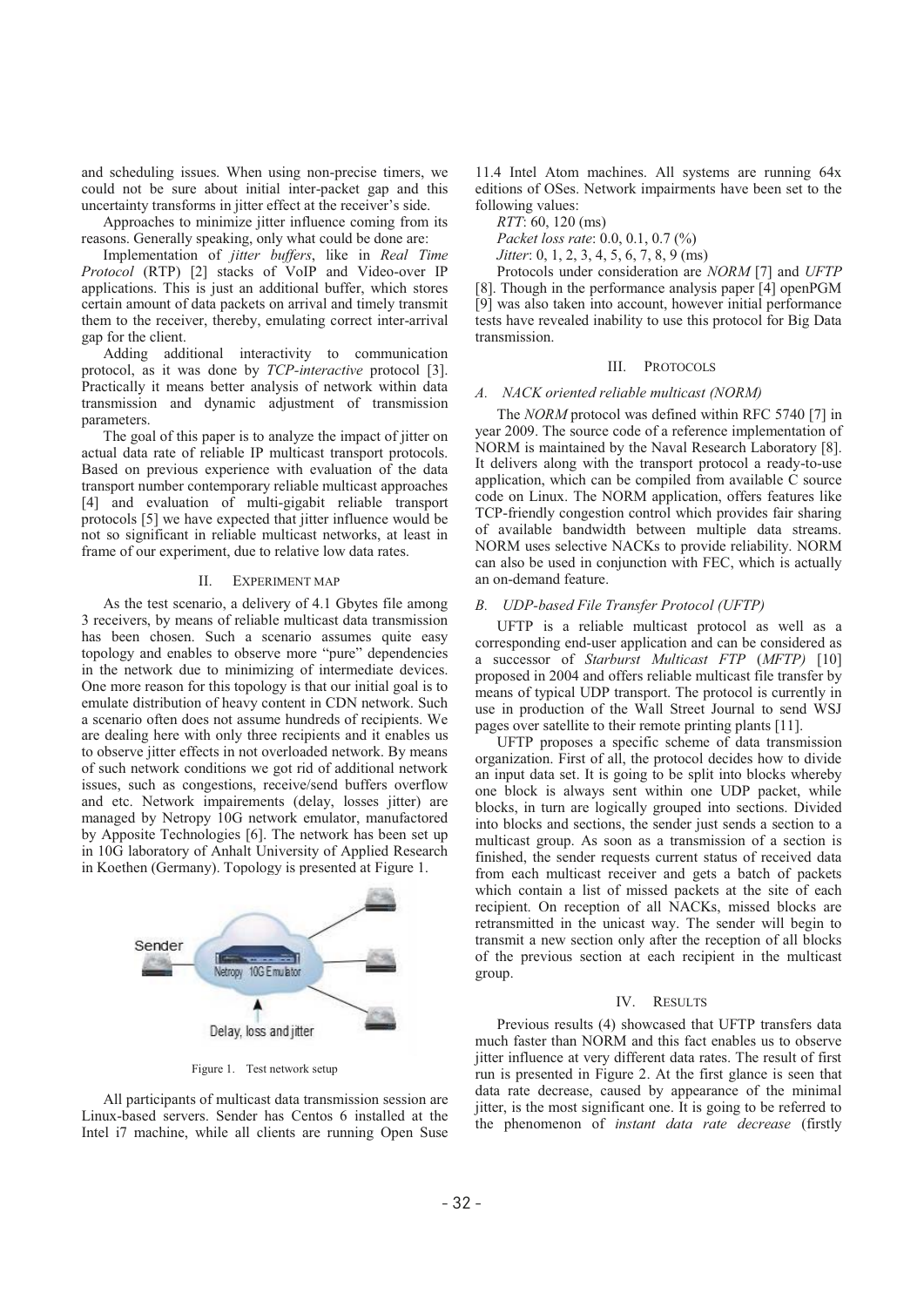introduced in this paper) at the moment when jitter appears – delay variation of 1 ms. This effect is especially visible at plot, corresponding to UFTP. Without jitter, it reaches data rate of more than 200 Mbits/s, but even with 1 ms of delay variation, data rate degrade till 150-175 Mbits/s and afterwards we observed quite low decrease – till 140 Mbits/s at 9 ms of delay variation. The same tendency can be observed with NORM, but it decreases more drastically and at low data rates.



Figure 2. Data rate on delay variation dependency fot link with low loss

Figure 3 extends this exploration. Analysis of Figure 3 points to the fact, that with decreasing of data rate (caused by high delays and losses) data rates become more "stable". We do not see bursts (particularly a significant decrease of data rate). It means that jitter influence decreases with data rate decrease due to other impairments. This is contrastly visible at plot of 0.7 % of losses of the NORM protocol. NORM is pretty sensitive to network impairments, and 120 ms of RTT in conjunction with 0.7 % of losses gives high decrease of data rate (lower than 1 Mbit/s). And exactly at this level, it is obvious that jitter influence almost dissapeared. Table 1 and Table 2 demonstrate some numbers which describe real value of data rate reduction and confirm this statement. For losses-free link there is a reduction by the factor higher than 4. While in high-losses link same parameter is not more than 10% from initial value. Graphicaly, this fact presented at Figure 4.

TABLE I. DATA RATE VALUES, MBITS/S. FOR NORM AT 0.7 % LOSSES LINK WITH 120 MS OF RTT

| RTT/<br><b>Jitter</b> |      |      | $\bigcap$ |      |      |                        | o                   |      | $\circ$      |      |
|-----------------------|------|------|-----------|------|------|------------------------|---------------------|------|--------------|------|
| $120$ ms              | 0,80 | 0,81 | 0,80      | 0,82 | 0,78 | 57<br><b>1999</b><br>6 | $\overline{7}$<br>ဲ | 0,71 | 70<br>$\sim$ | 0,70 |

TABLE II. DATA RATE VALUES, MBITS/S. FOR NORM AT 0.0 % LOSSES LINK WITH 120 MS OF RTT

| RTT/<br><b>Jitter</b> | 0     |                        |                     |      | Δ    |                            |                                        |          | $\circ$<br>Λ   |      |
|-----------------------|-------|------------------------|---------------------|------|------|----------------------------|----------------------------------------|----------|----------------|------|
| $120$ ms              | 16,00 | $\circ$<br>↖<br>۰<br>െ | $\circ$<br>$\infty$ | 6,84 | 6,02 | $\Xi$<br>- 5<br><u>เก่</u> | $\sim$<br>LO<br>- 11<br>$\overline{a}$ | 80<br>ਚੇ | 56<br>$\infty$ | 3,25 |

The same test of UFTP protocol gives somewhat different results. As seen in Figure 5, one sees that all three lines of different packet loss rates are almost parallel. It means that influence of losses on data rate on jitter dependency is minimal for UFTP. Even in links with relatively high losses observe phenomenon of *instant data rate decrease*, mentioned above in the current section. Later on, at Figure 6 slow decrease of data rate take place. In case of UFTP, it was revealed that both, RTT and losses do not significantly influence the way, how jitter affects data transmission rate. However in case of NORM, the absolute value of RTT plays a role, but only on jitter values up to 4 ms. On higher jitter, lines go almost parallels. This dependency is demonstrated in Figure 6.



Figure 3. Data rate on delay variation dependency for link with different losses



Figure 4. Data rate on delay variation dependency for link with different losses (with averaged value of RTT)

#### V. CONCLUSION

The reason of *instant data rate decrease* phenomenon is not certainly clear here, however obviously looks like its reasons are in the algorithms of protocols. The fact, that this phenomenon could be observed only at the upper data rate limit of both protocols points to the idea that no one of considered protocols is able to manage jitter issues properly at high data rates. Understanding of this phenomenon going to be discovered in future works of our team.

UFTP behavior looks very stable in any case and is apparently caused by very effective data transmission scheme. Contemporarily, this is the only protocol, which